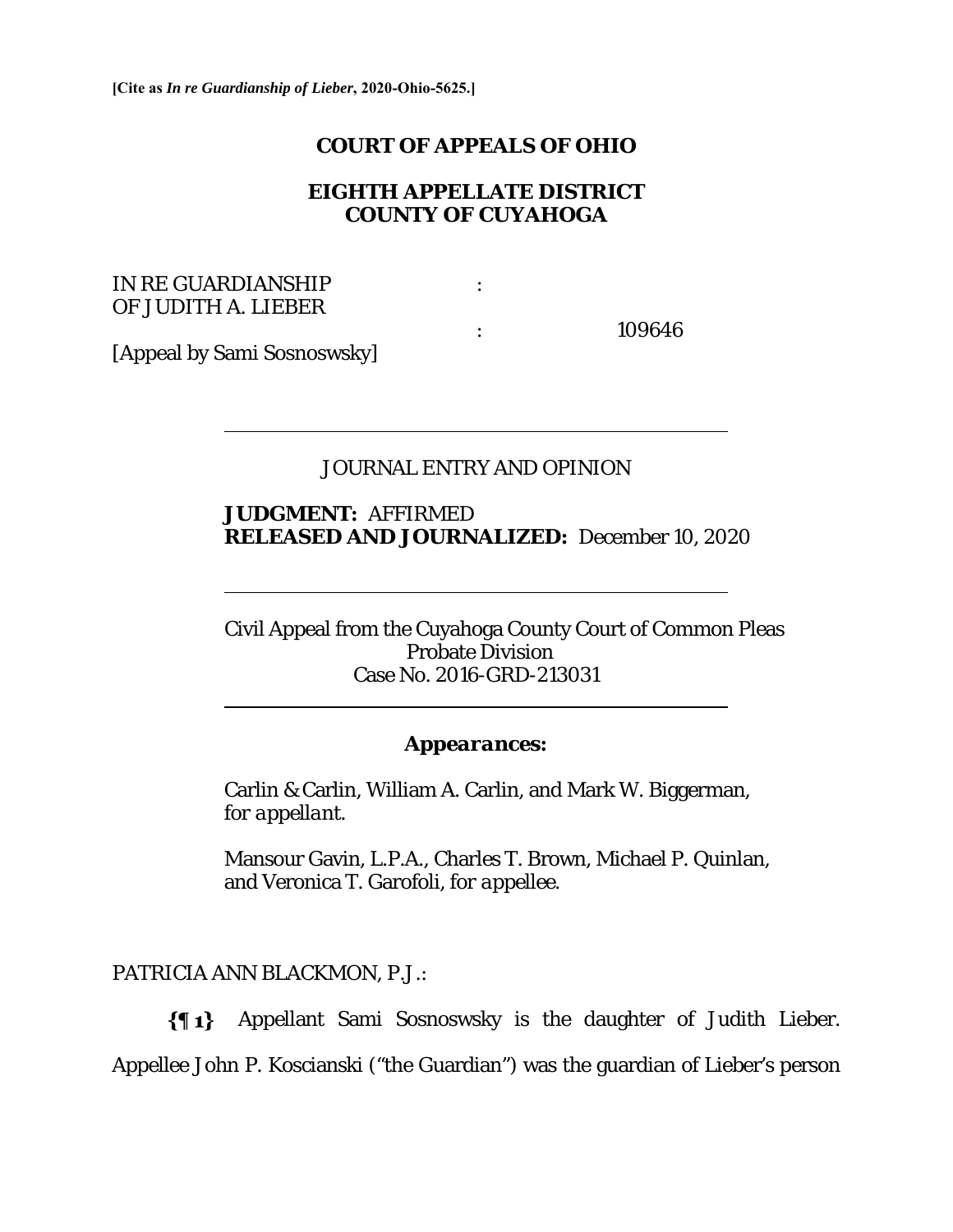and estate prior to her death. This guardianship was established in February 2016, due to Lieber's incompetency. In December 2016, Sosnoswsky filed a complaint against Lieber, in both the general division of the common pleas court and the probate court, alleging fraud in mismanaging money that Sosnoswsky claims was put in trusts for Sosnoswsky's benefit. Sosnoswsky alleged that Lieber's misconduct occurred prior to the guardianship being established. The parties disagreed on which court had proper jurisdiction over the fraud case and an appeal ensued. Ultimately, this court held that jurisdiction was proper in the general division of the common pleas court. *See Sosnoswsky v. Koscianski,* 8th Dist. Cuyahoga No. 106147, 2018-Ohio-3045; *Sosnoswsky v. Koscianski*, Cuyahoga C.P. No. CV-16- 873745.

 $\{ \P 2 \}$ On October 24, 2019, the parties entered into a proposed settlement agreement, subject to the probate court's approval. On November 8, 2019, the Guardian filed an application to settle claim in the probate court. A hearing was scheduled for December 4, 2019, but Lieber died on December 1, 2019, before the probate court could approve the settlement. The probate court dismissed the application, finding that it lacked jurisdiction to consider the proposed settlement because its jurisdiction terminated upon Lieber's death. However, the probate court also found that it retained jurisdiction over motions for attorney fees filed by the Guardian as part of the final accounting of the guardianship proceeding.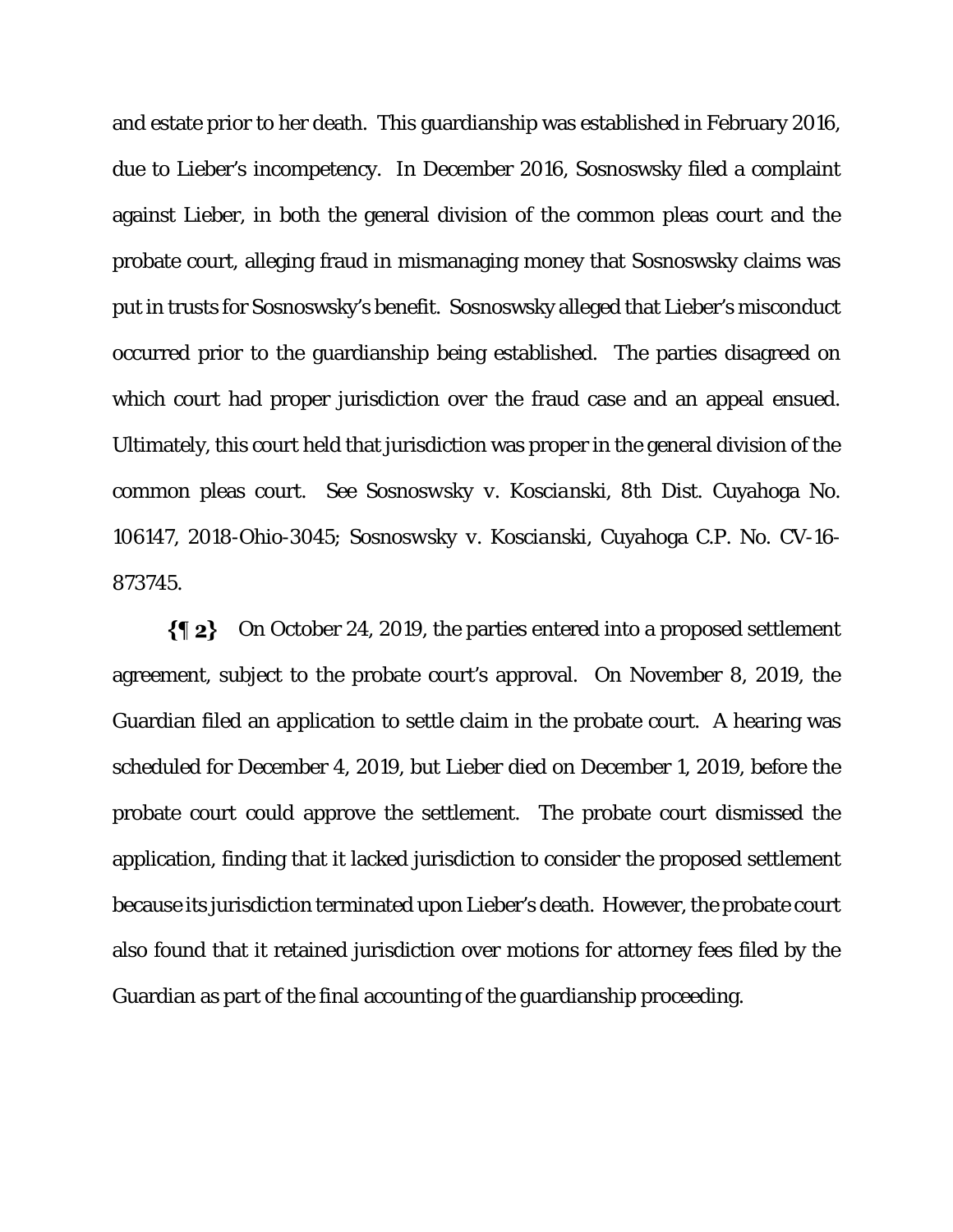$\{ \P_3 \}$ Sosnoswsky appeals from this dismissal and assigns the following errors for our review:1

- I. The Probate Court erred by holding that it lacked jurisdiction to consider whether to approve the proposed settlement between the parties.
- II. The Probate Court erred by dismissing the application for authority to compromise claim for the reason that it lacked jurisdiction to consider whether to approve the proposed settlement between the parties.

 $\{\|\,A\}$  Having reviewed the record and pertinent law, we affirm the decision of the probate court. Jurisdiction to review pending matters in guardianship proceedings, other than attorney fees and the final accounting, terminates when the ward dies. *In re Guardianship of Hollins*, 114 Ohio St.3d 434, 2007-Ohio-4555, 872 N.E.2d 1214.

# **Standard of Review**

 $\{\{\,\,\}\$  \*The question of subject-matter jurisdiction is a question of law, subject to a de novo review on appeal." *Cuyahoga Cty. Bd. of Cty. Commrs. v. Daroczy*, 179 Ohio App.3d 625, 2008-Ohio-5491, 899 N.E.2d 1017, ¶ 4 (8th Dist.).

# **Probate Court Jurisdiction**

 $\{ \phi\}$  Probate courts have subject-matter jurisdiction over guardianships and guardianship funds. *See In re Guardianship of Jadwisiak*, 64 Ohio St.3d 176,

 <sup>1</sup> On June 25, 2020, the following issue was raised sua sponte prior to oral arguments, and the parties submitted briefs accordingly: whether the probate court's retention of jurisdiction over the pending issue of attorney fees is a final appealable order pursuant to R.C. 2505.02. Upon review of R.C. 2505.02(B)(2) and Civ.R. 54(B), we find that the journal entry in question is a final appealable order.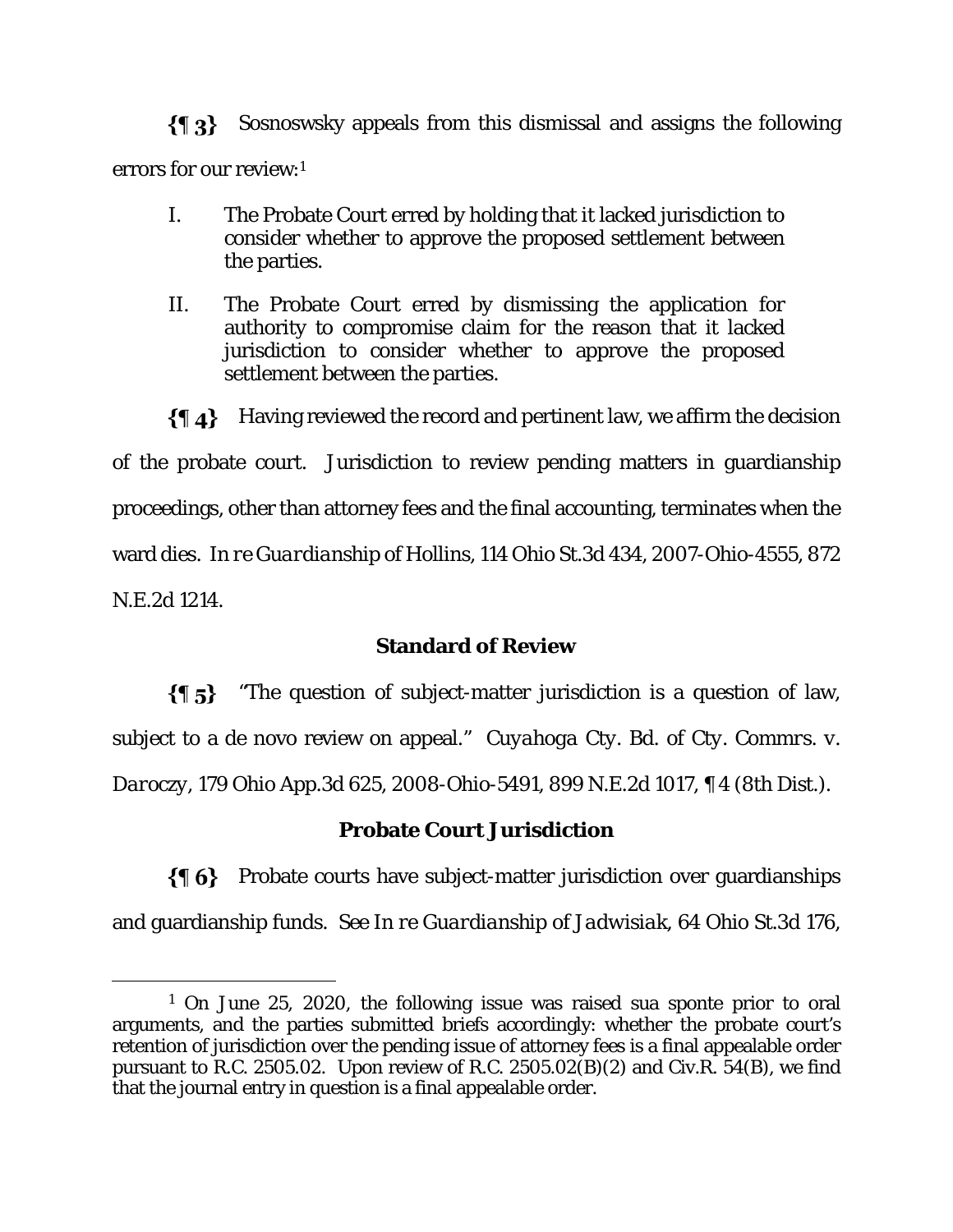180, 593 N.E.2d 1379 (1992) (referring to "the extension of the probate court's jurisdiction to all matters 'touching the guardianship'"). *See also* R.C. 2101.24(A)(1) ("Except as otherwise provided by law, the probate court has exclusive jurisdiction: \* \* \* (e) To appoint and remove guardians \* \* \*, direct and control their conduct, and settle their accounts; \* \* \*").

 $\{\P\,7\}$  However, "[i]t is well-settled that the death of a ward terminates any guardianship proceedings by operation of law." *In re Guardianship of Mogul*, 11th Dist. Trumbull No. 2001-T-0083, 2002 Ohio App. LEXIS 2057 (Apr. 30, 2002). The Ohio Supreme Court has further explained the exclusive, yet limited, jurisdiction of a probate court over guardianships:

although "there is precedent under Ohio law for the general proposition that the legal effect of a guardianship ends upon the death of the ward," a guardian has the power after the ward's death to make a proper accounting and settlement of any acts taken in regard to the ward's assets.  $* \times *$  Thus, the "jurisdiction of a guardianship court does not completely terminate immediately after the ward's death." \* \* \* Therefore, even after the ward's death, "those powers and duties necessarily involved in the proper accounting and settlement of the [guardianship] continue."

(Citations omitted.) *State ex rel. Estate of Hards v. Klammer,* 110 Ohio St.3d 104, 2006-Ohio-3670, 850 N.E.2d 1197, ¶ 12-13. *See also Simpson v. Holmes*, 106 Ohio St. 437, 439, 140 N.E. 395 (1922) ("The guardian is the personal representative of the ward while the ward lives; upon the ward's death the administrator or executor becomes his personal representative").

 $\{\P 8\}$  "[O]nce a guardianship ceases to exist, a probate court retains jurisdiction for the limited purpose of settling the guardian's final accounting." *In*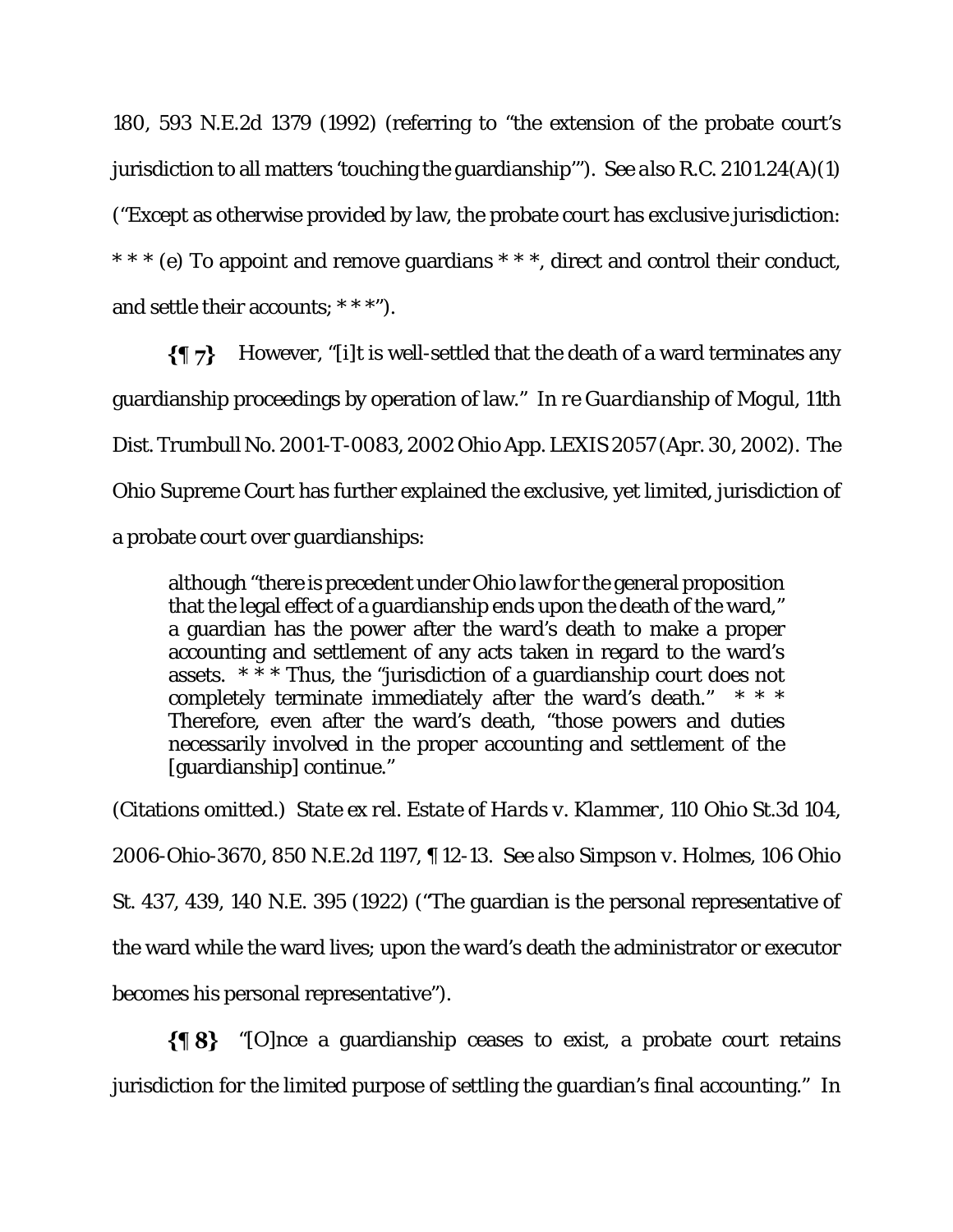*re Guardianship of Hollins*, 114 Ohio St.3d 434, 2007-Ohio-4555, 872 N.E.2d 1214, ¶ 29. *Hollins* involved the guardianship of a minor, rather than a mentally incompetent adult, but we find the analogy apropos. *See* R.C. 2111.50(B) ("In connection with any person whom the probate court has found to be an incompetent or a minor subject to guardianship and for whom the court has appointed a guardian, the court has \* \* \* all the powers that relate to the person and the estate of the person  $***$ ").

The issue the *Hollins* court addressed was "whether a probate court may properly retain jurisdiction and issue orders related to the minor ward once that ward has reached the age of 18." *Id*. at ¶ 10. The Ohio Supreme Court held that the probate court did not have jurisdiction to journalize a settlement agreement after Hollins turned 18, even though the agreement had been reached at a hearing held prior to the ward's 18th birthday.

In *Hollins*, the guardian filed a motion to approve settlement in August 2004, and a magistrate held a hearing and issued a decision in September 2004. The probate court held a hearing on the settlement and the magistrate's decision sometime in January 2005. On Saturday January 29, 2005, Hollins turned 18. On Monday January 31, 2005, "the probate court journalized a judgment entry approving the application to settle \* \* \*." *Id.* at ¶ 5. Also on January 31, 2005, the guardian filed the final accounting, stating that "because the court had not approved a settlement by Hollins's 18th birthday, his estate contained no funds." *Id.* at ¶ 6.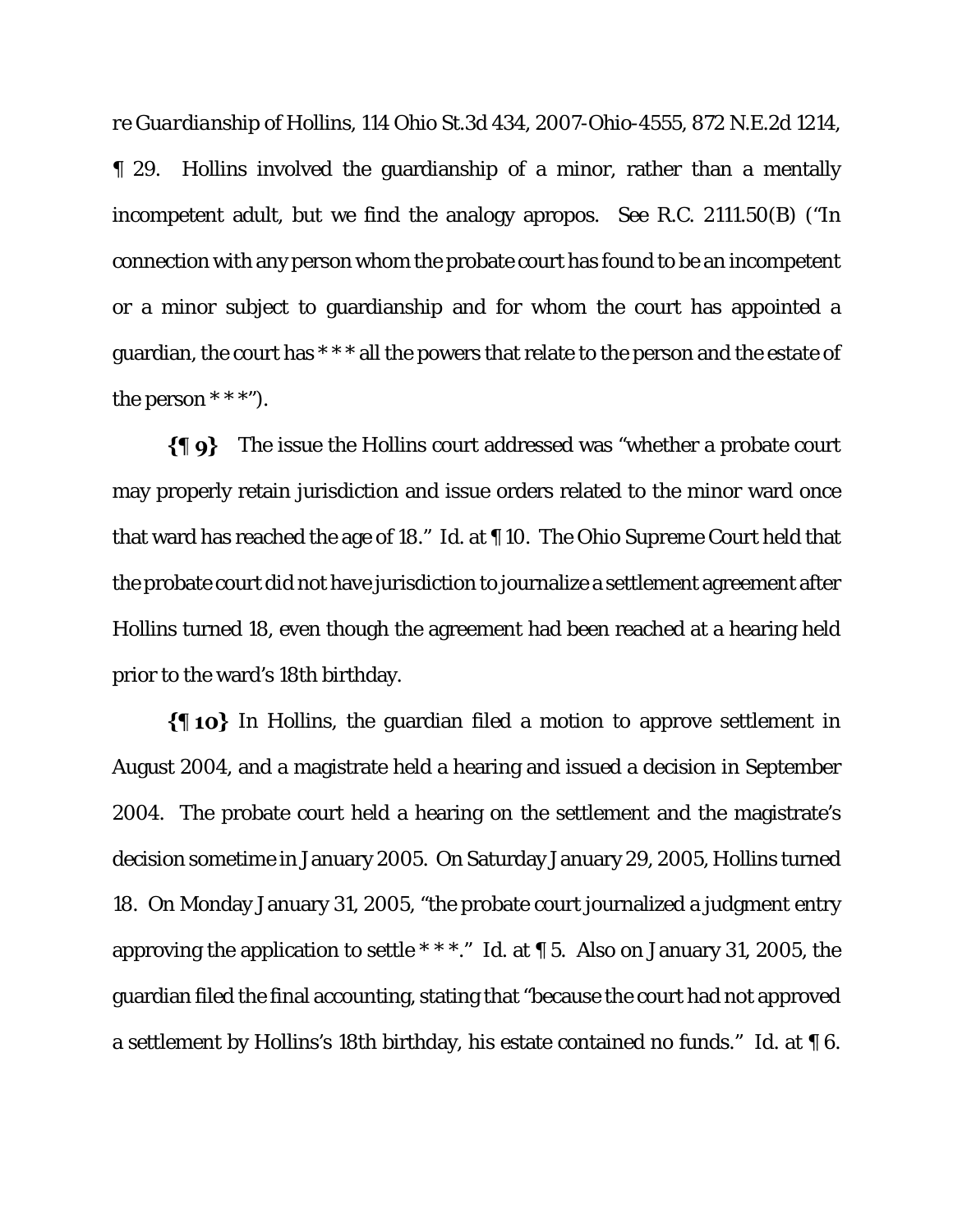Subsequently, the probate court removed the guardian and appointed a successor guardian. *Id.* at ¶ 8.

 $\{\P 11\}$  This court vacated both orders, finding that "the probate court was without jurisdiction to issue any orders." *In re Guardianship of Hollins*, 8th Dist. Cuyahoga Nos. 86412 and 86574, 2006-Ohio-1543 ("*Hollins I*"). The Ohio Supreme Court affirmed, finding that when Hollins turned 18, the probate court was "deprived of jurisdiction to issue orders related to the oversight of the guardianship of Hollins. Therefore, both the order approving the settlement and the order removing [the] guardian are invalid for lack of jurisdiction." *Hollins,* 114 Ohio St.3d 434, 2007-Ohio-4555, 872 N.E.2d 1214, at ¶ 26.

#### **Analysis**

On appeal in the instant case, Sosnoswsky argues that *Hollins* is not applicable, because the guardianship was based on Lieber's incompetency rather than the ward being a minor. Sosnoswsky misconstrues this court's statement in *Hollins I* that "[i]f, however, the ward is found incompetent by the probate court, then jurisdiction continues." The term "ward" in that statement applies to a minor ward. In other words, probate court jurisdiction based on the ward being a minor may "continue" after the ward reaches the age of majority if that ward is found incompetent. Once an incompetent ward dies, probate court jurisdiction terminates.

This court recently applied *Hollins* to a jurisdictional challenge involving a guardianship over an incompetent ward. In *In re Guardianship of*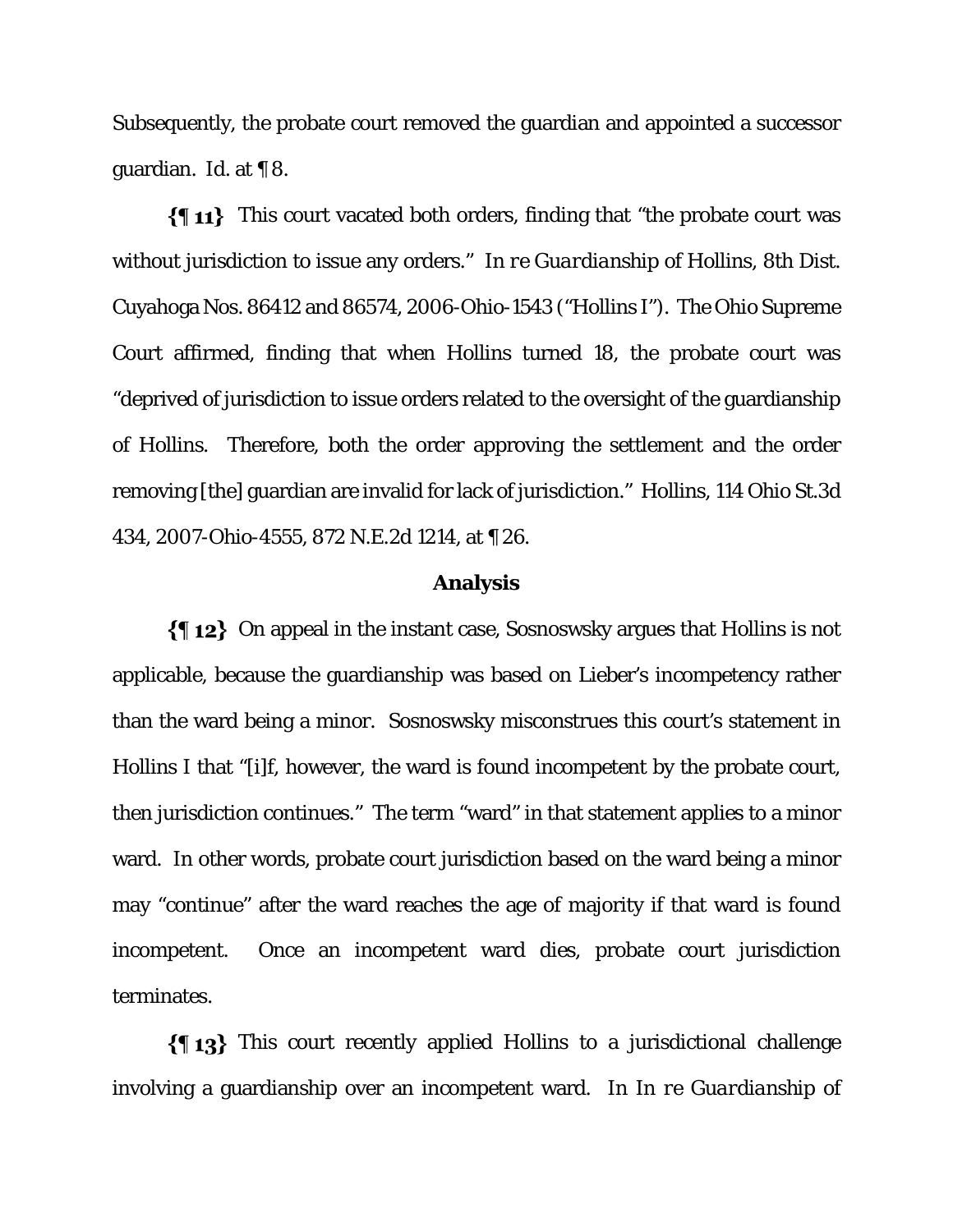*Siman*, 8th Dist. Cuyahoga No. 109586, 2020-Ohio-4472, this court found that the probate court lacked jurisdiction to grant the appellant's motion to compel return of guardianship funds, because the ward had died before the motion was ruled on. "*Hollins* shows that a guardianship that necessarily terminates upon the happening of an event may not be extended from a Saturday to the following Monday." *Id*. at ¶ 20.

Sosnoswsky further argues that *In re Guardianship of Dereno*, 5th Dist. Delaware No. 95CA F 10 064, 1996 Ohio App. LEXIS 3705 (May 2, 1996) is "directly analogous and supports the probate court's continued jurisdiction." In *Dereno*, the appellate court found that the probate court's approval of a settlement agreement subsequent to the ward's death was not an abuse of discretion. *Id*. Although the facts in *Dereno* are similar to the facts of the instant case, we respectfully decline to follow the Fifth District's 24-year-old case. *Dereno* predates the Ohio Supreme Court's holding in *Hollins*, and we find that *Hollins* essentially overrules the holding in *Dereno*.

In following *Hollins* and *Siman*, we find that the probate court did not err by dismissing the Guardian's application to settle claim for lack of jurisdiction. Accordingly, Sosnoswsky's assigned errors are overruled.

#### $\{\P 16\}$  Judgment affirmed.

It is ordered that appellee recover from appellant costs herein taxed.

The court finds there were reasonable grounds for this appeal.